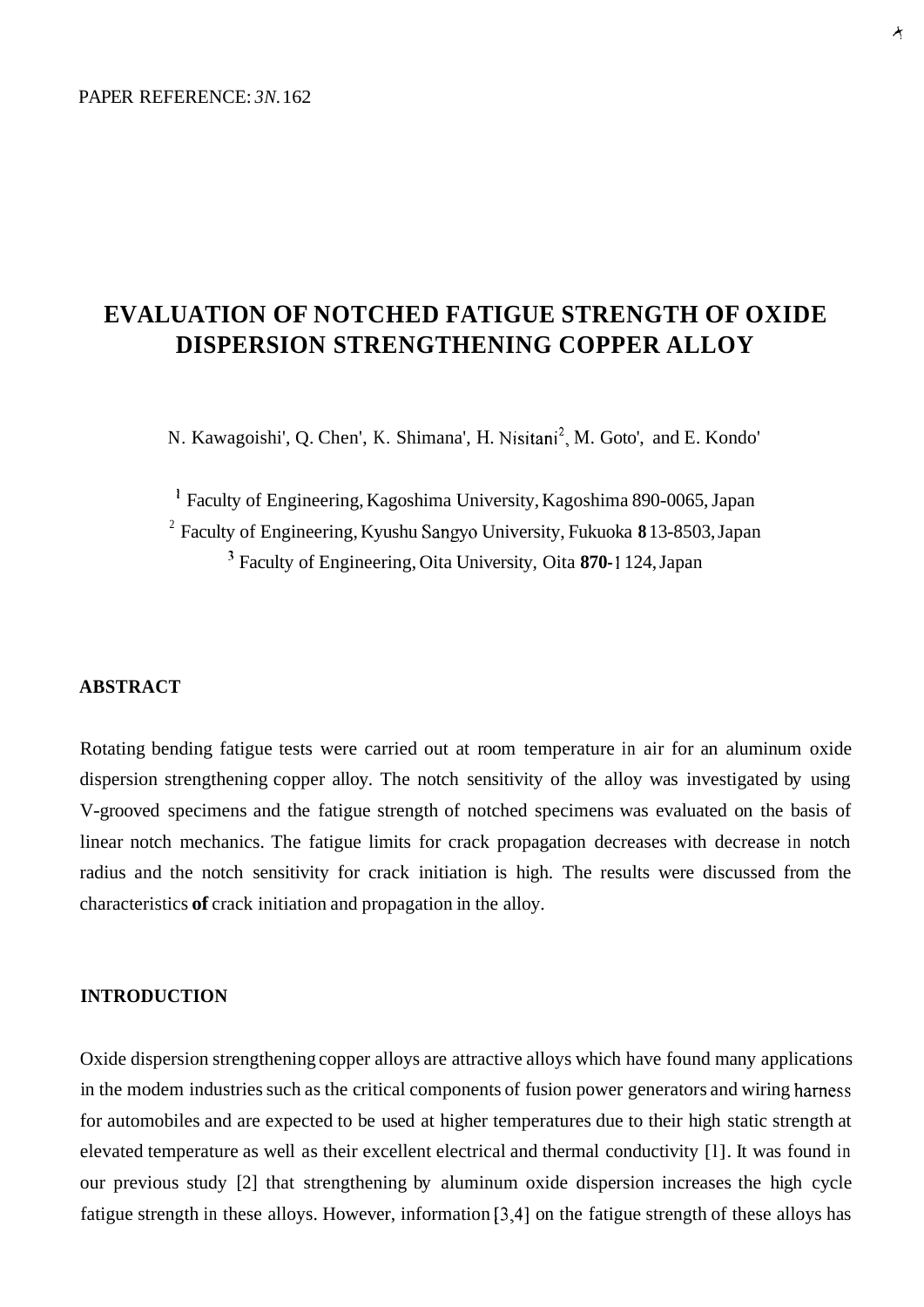rarely been reported though it is vital for the practical applications. Meanwhile, most machines have complicated structures and there are numerous stress raisers like notches and/or fillets in these structures, which can induce local yielding, lead to the initiation of microcracks and reduce the fatigue strength enormously. Therefore, evaluation of the degradation of fatigue strength due to stress concentration or notch sensitivity is of great importance in practice.

The objective of present study is to investigate the notch sensitivity of an aluminum oxide  $\mathbf{d}$  ispersion strengthening copper alloy under rotating bending loading at room temperature based on the linear notch mechanics *[5].* 

### **MATERIAL AND EXPERIMENTAL PROCEDURES**

The material used was a round bar (19 mm in diameter) of an aluminum oxide dispersion strengthening copper alloy, GridCop (trademark of SCM Co. Ltd, USA, mentioned as ODSC hereinafter), whose chemical composition **(wt.%)** is 0.26A1, 0.002Fe, 0.0006Pb, 0.016B, and remainder Cu. The alloy was annealed at 1000°C for 1 h and then machined into specimens as shown in Figure 1. The 0.2% proof stress and ultimate strength of the alloy are 366 MPa and 1220 MPa, respectively.



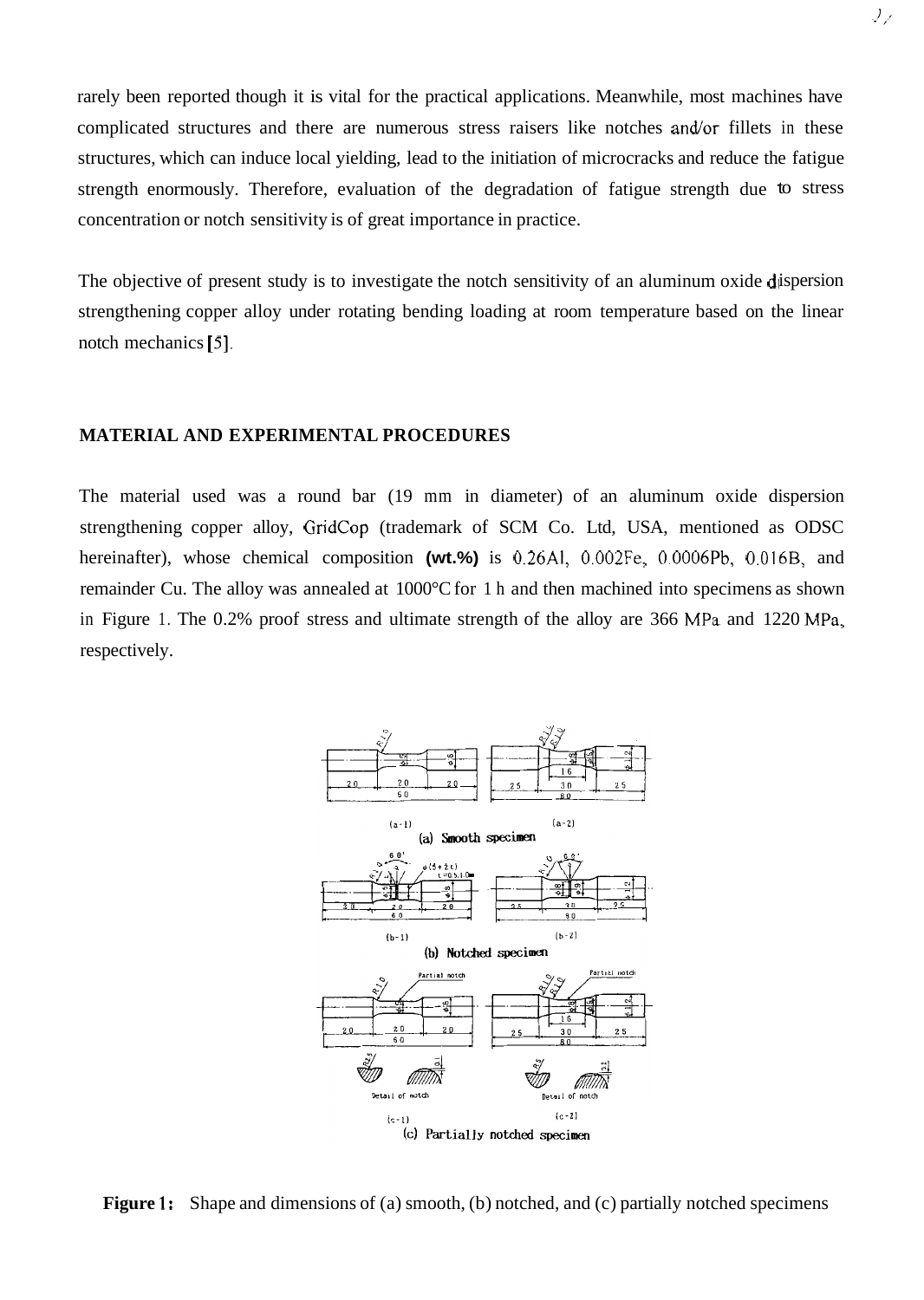Prior to tests, all the specimens were electro-polished to remove surface layer by  $-20$  pm for smooth and partially notched specimens (Figure la, IC), and -10 pm **for** notched specimens (Figure lb), respectively. The partially notched specimens were used to simulate the fatigue behavior of a small crack in smooth ones (the strength reduction factor  $K_f$  was  $-1.03$ ). Observation of fatigue damage and measurement of crack length were conducted directly under a scanning electron microscope (SEM) or under an optical microscope by using the plastic replica technique. The stress value referred to is the nominal stress amplitude, **a,,** at net area by ignoring the existence of the notches. Fatigue limit is designated as the limiting stress of non-fracture of a specimen after  $10<sup>7</sup>$  cycles of stress repetitions. The tests were carried out at room temperature in air by using Ono-type rotating bending fatigue testing machines with a capacity of 15 Nm, operating at about 50 *Hz* for small specimens (net area diameter d  $= 5$  mm) and 100 Nm, 55 Hz for large specimens (d  $= 8$  mm).

## **EXPERIMENTAL RESlJLTS AND DISCUSSION**

Figure 2 shows the S-N curves of smooth and some notched (notch radius  $p = 0.05$  mm, notch depth *t*  $= 0.5$  mm) specimens. Figure 3 shows surface states of the partially notched and notched (notch radius  $p = 0.05$  mm, notch depth  $t = 0.5$  mm) specimens after fatigued for 10<sup>7</sup> cycles at fatigue limit. Neither slip bands nor cracks were observed on the whole partial notch area (Figure 3a), meaning that the fatigue limit of a partially notched specimen is determined by the limiting stress for crack initiation. In the case of the notched specimen, however, non-propagating cracks were observed all around the notch root (Figure 3b), signifying that the fatigue limit of a notched specimen is determined by limiting stress for crack propagation.



**Figure 2:** *S-N* curves **Figure 3:** Surface states of (a) partially notched and (b) notched specimens at fatigue limit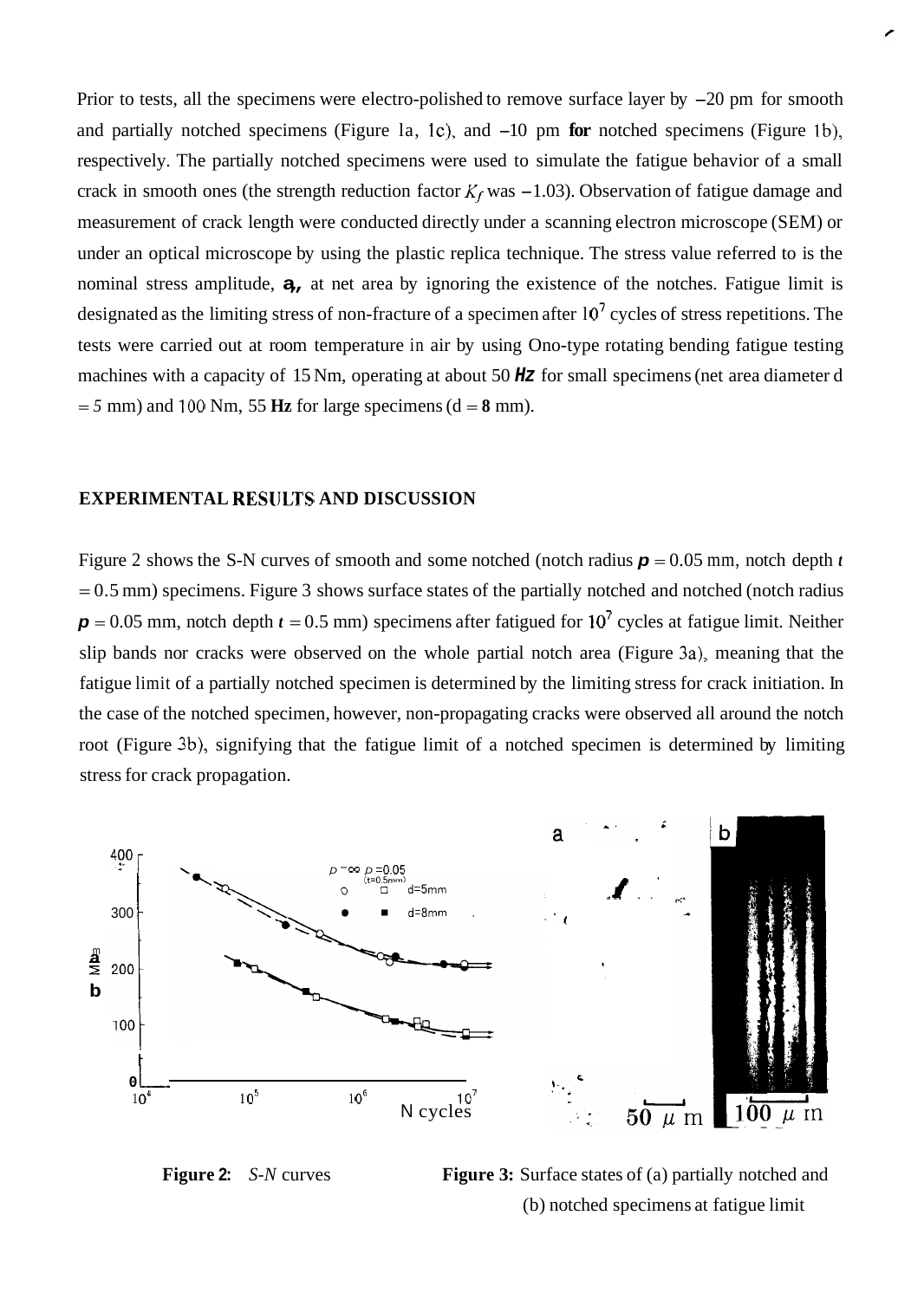Therefore, in the present study, the fatigue limit of a smooth specimen is designated as the fatigue limit for crack initiation,  $\sigma_{w0}$ , while the fatigue limit of a notched specimen is distinguished as the fatigue limit for crack initiation,  $\sigma_{w1}$ , and that for crack propagation,  $\sigma_{w2}$ .

The fatigue results are shown in Table **1.** The stress concentration factor, *K,,* is calculated by the body force method *[6].* Figure **4** shows the relations between fatigue limits and *K,.* It was reported in many metals that  $\sigma_{w2}$  remains almost unchanged with varying notch radius [7]. However, in the case of ODSC,  $\sigma_{w2}$  reduces with decrease in notch radius or increase in  $K_t$ . To estimate notched fatigue strength under small-scale yielding conditions, Nisitani [5] proposed linear notch mechanics (LNM) based upon the similarity of elastic-plastic fields generated near the notch roots of same notch radius in different specimens subjected to same elastic maximum stress, i.e.  $\sigma_{max} = K_t \sigma_a$ . Although the fatigue limit of a larger smooth specimen was slightly lower than that of a smaller one due to size effect, as shown in Figure 2 and Table 1, this effect was too little and can be neglected.

| d    | $\ddagger$ | $\rho$   | Kt   | $\sigma$ wl | $\sigma$ w2   |     | $Kt$ $\sigma$ wi $Kt$ $\sigma$ w2 |
|------|------------|----------|------|-------------|---------------|-----|-----------------------------------|
| (mm) | (mm)       | (mm)     |      |             | $(MPa)$ (MPa) |     | $(MPa)$ (MPa)                     |
| 5    |            | $\infty$ |      | 205         |               | 205 |                                   |
|      |            | 5.0      | 1.14 | 185         |               | 211 |                                   |
|      |            | 2.5      | 1.25 | 185         |               | 231 |                                   |
|      | 0.5        | 1.0      | 1.59 | 150         |               | 239 |                                   |
|      |            | 0.3      | 2.39 | 115         | 125           | 275 | 299                               |
|      |            | 0.1      | 3.80 | 75          | 105           | 285 | 399                               |
|      |            | 0.05     | 5.19 | 60          | 85            | 311 | 441                               |
|      |            | 1.0      | 1.61 | 150         |               | 242 |                                   |
|      | 1.0        | 0.3      | 2.49 | 110         | 120           | 274 | 299                               |
|      |            | 0.1      | 4.04 | 70          | 100           | 283 | 404                               |
|      |            | 0.05     | 5.56 | 55          | 75            | 306 | 417                               |
| 8    |            | $\infty$ |      | 200         |               | 200 |                                   |
|      |            | 1.0      | 1.81 | 130         |               | 235 |                                   |
|      | 0.5        | 0.3      | 2.74 | 100         | 110           | 274 | 301                               |
|      |            | 0.1      | 4.16 | 70          | 95            | 291 | 395                               |
|      |            | 0.05     | 5.67 | 55          | 80            | 312 | 454                               |

**TABLE 1:** RESULTS OF FATIGUE TESTS

In Figure 5, the maximum elastic stresses  $K_t \sigma_{w_l}$  and  $K_t \sigma_{w_l}$  at notch root of notched specimens stressed at fatigue limits  $\sigma_{w_l}(\sigma_{w_l})$  and  $\sigma_{w_l}$  are correlated with the reciprocal of notch radius respectively, based on LNM. Each relation can be approximated by a single curve and is independent of the notch depth and net area diameter. This again verifies the validity of LNM in the evaluation of notched fatigue strength of ODSC. The relations in Figure 5 can then be used as master curves to estimate fatigue limits for any specimens with known *K,* and *p* values.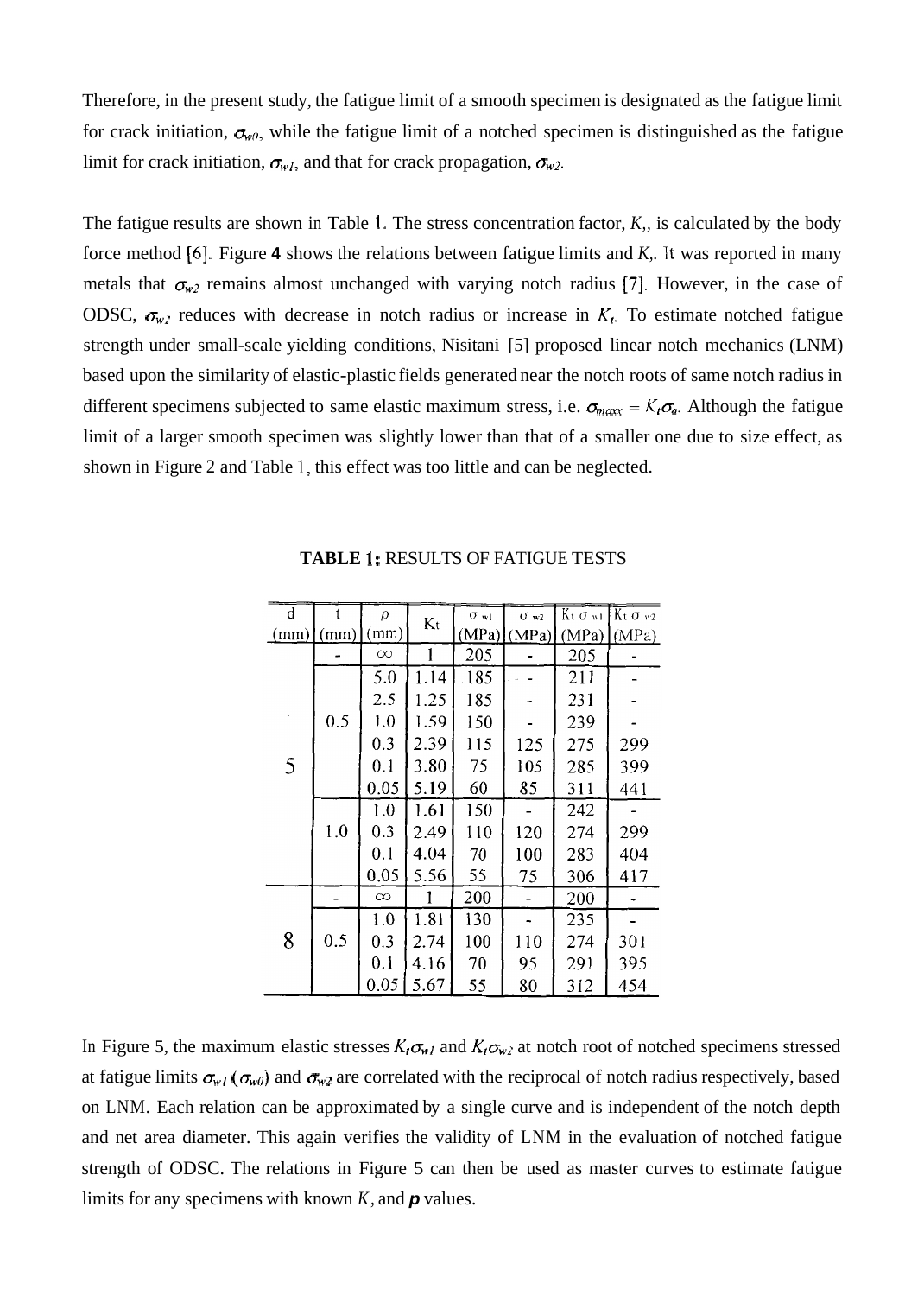

**Figure 4:**  $\sigma_{w0}, \sigma_{w1}, \text{ and } \sigma_{w2} \text{ versus } K_t$ 

**Figure 5:**  $K_t \sigma_{w_l}$  and  $K_t \sigma_{w_2}$  versus  $1/\rho$ 

 $\mathcal{L}_{\mathcal{L}}$ 



Figure 6:  $K_t \sigma_{w} / \sigma_{w0}$  and  $K_t \sigma_{w2} / \sigma_{w0}$  versus  $1/\rho$ 

In Figure 6, the notch sensitivity of ODSC is evaluated on LNM and compared with that of an aged **AI**  alloy **A606** 1 -T6 that was known to be notch sensitive to crack initiation but notch insensitive to crack propagation **[S].** The maximum elastic stresses  $K_t \sigma_{w1}$  and  $K_t \sigma_{w2}$  are normalized by the fatigue limit of smooth specimen  $\sigma_{w0}$ . The smaller the ratios of  $K_{\ell} \sigma_{w1} / \sigma_{w0}$  and  $K_{\ell} \sigma_{w2} / \sigma_{w0}$ , the more sensitive is a material. It is clear that ODSC is relatively notch insensitive to both crack initiation and crack propagation.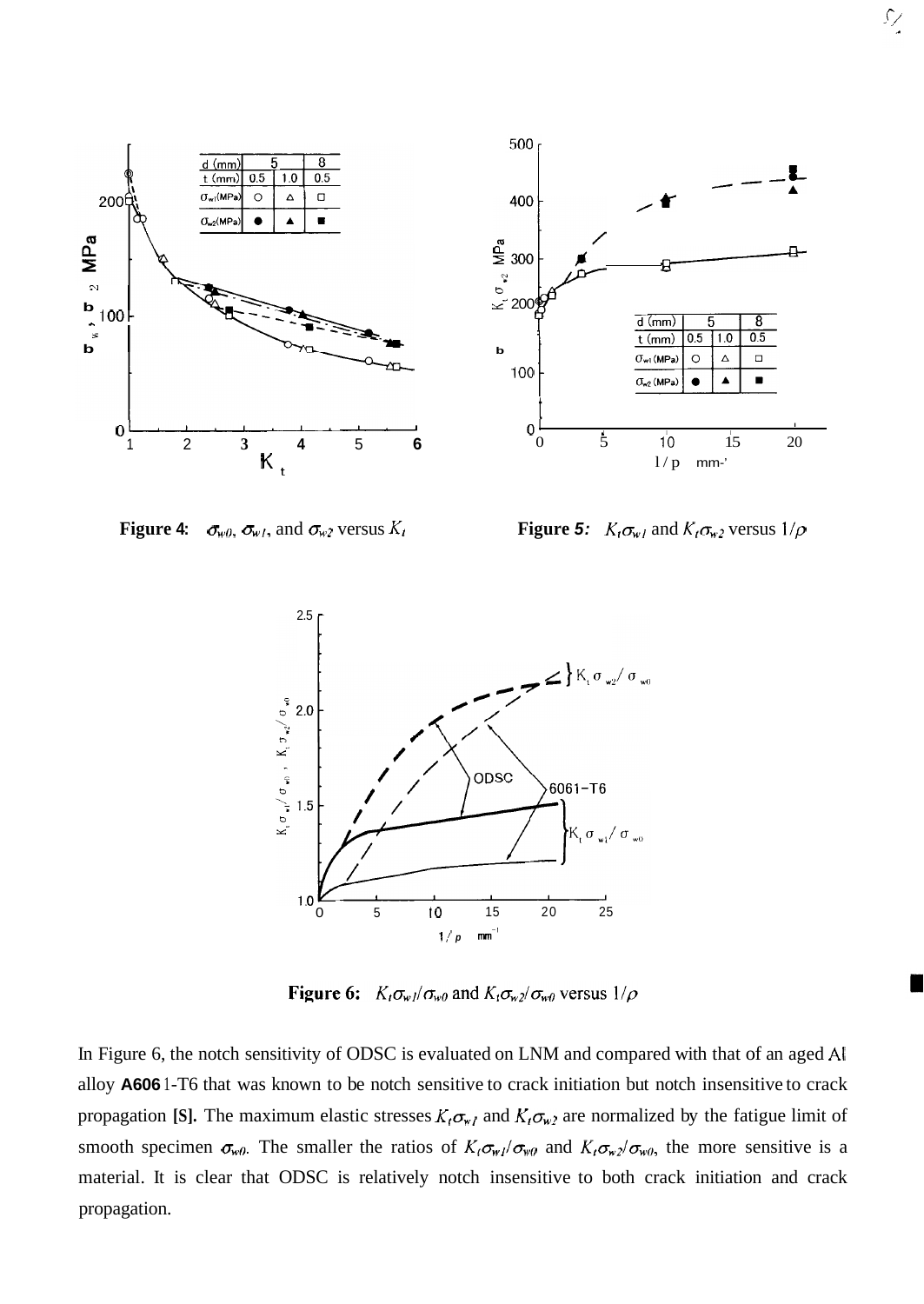Figure **7** illustrates the surface and inner directional propagation morphologies of a crack and Figure **8**  shows a SEM micrograph of fracture surface in the partially notched specimens, respectively. **As** seen from Figures **7-8,** a crack in ODSC propagates microscopically in a zigzag manner but macroscopically it grows slightly away from the tensile stress direction, leading to the formation of a quite different fracture morphology from the usually reported semi-elliptically extending pattern.

67,



**Figure 7:** (a) Surface, and (b) and (c) cross sectional morphologies of a crack in partially notched specimen *(d* = 8 mm,  $\sigma_a$  = 300 MPa,  $N = 2.35 \times 10^5$  cycles)



**Figure 8:** Fracture surface of partially notched specimen  $(d = 8 \text{ mm}, \sigma_a = 300 \text{ MPa})$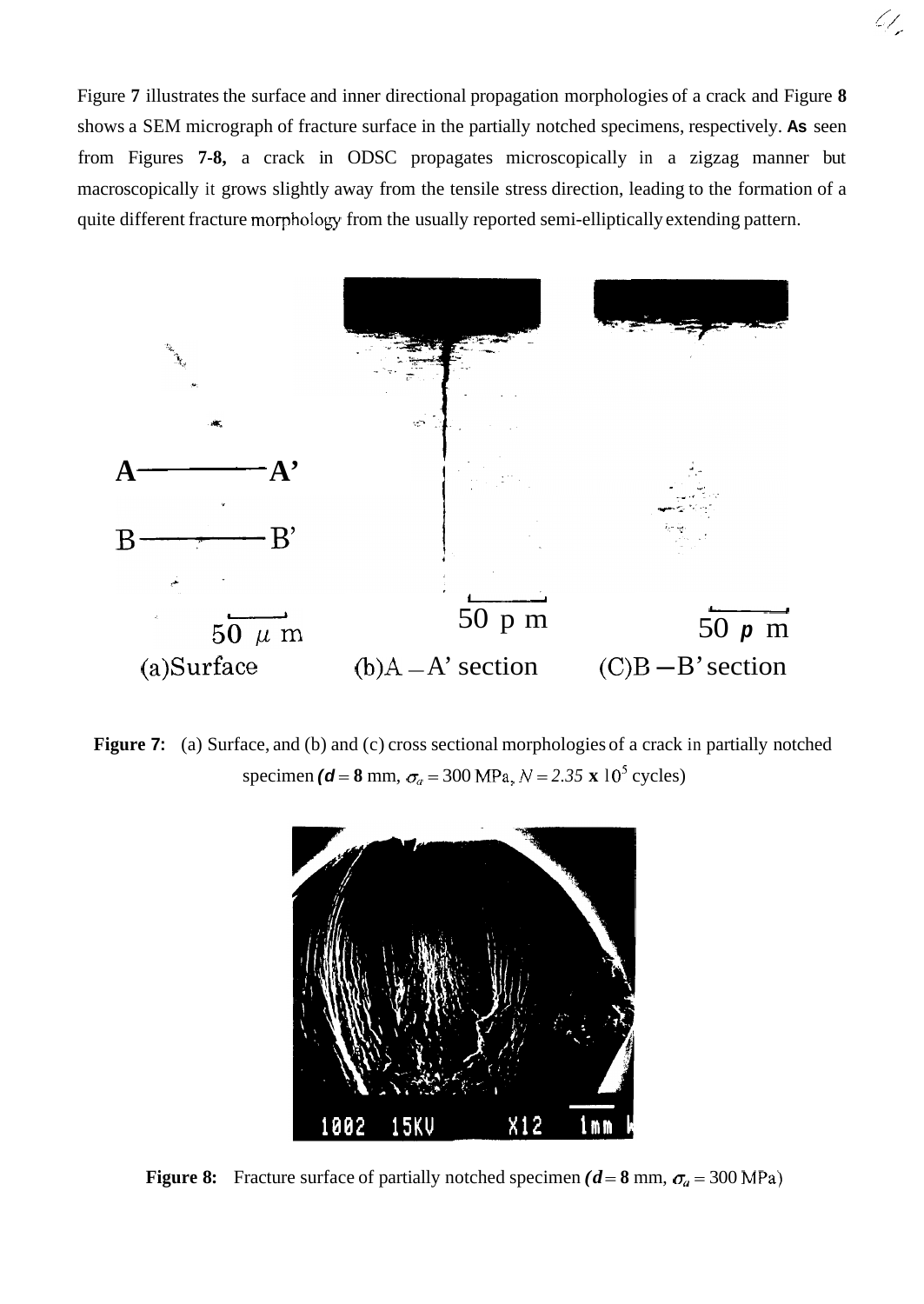Figure 9 shows a non-propagating crack observed on notch root and cross section after  $10^7$  cycles of stress repetitions at fatigue limit, respectively. In the case of bluntly notched specimens, a crack is more likely to propagate into large section. However, stress intensity is greater at a sharper notch root and the section area around the notch root increases more rapidly, consequently, crack propagation is easy to be constrained around notch root (Figure 3b). This explains why  $\sigma_{w2}$  decreases with decrease in notch radius and may be related to the anisotropy formed during the severe rolling process of ODSC because the affinity of alumina for copper is small.

/



# Axial direction

**Figure 9:** Non-propagating crack in a notched specimen  $(d = 8 \text{ mm}, t = 0.5 \text{ mm}, p = 0.3 \text{ mm})$ at fatigue limit  $(\sigma_{w2} = 110 \text{ MPa})$  viewed on (a) notch root and (b) cross section

It was known [2] that crack initiation in ODSC is caused **by** the sub-micro order surface voids induced in the manufacturing process and the notch sensitivity to crack initiation is high. In other words, the crack initiation in ODSC is nearly determined by the maximum elastic stress at notch root and the effect of stress distribution on crack initiation is small. Therefore, the reason for the larger value of  $K_t \sigma_{w}$ / $\sigma_{w0}$  in ODSC than in 6061-T6 (Figure 6), lies in that the decrease in fatigue limit of smooth specimen  $(\sigma_{w0})$  due to surface voids induced crack initiation was greater than that in fatigue limit for crack initiation  $(\sigma_{w_l})$  because the probability of voids induced crack initiation is much higher in smooth specimen than in notched ones by statistics *[9].* On the other hand, the greater value of  $K_t \sigma_{w2}/\sigma_{w0}$  in ODSC can be explained as a result of that the fatigue limit for crack propagation ( $\sigma_{w2}$ ) is hardly influenced by voids [10].